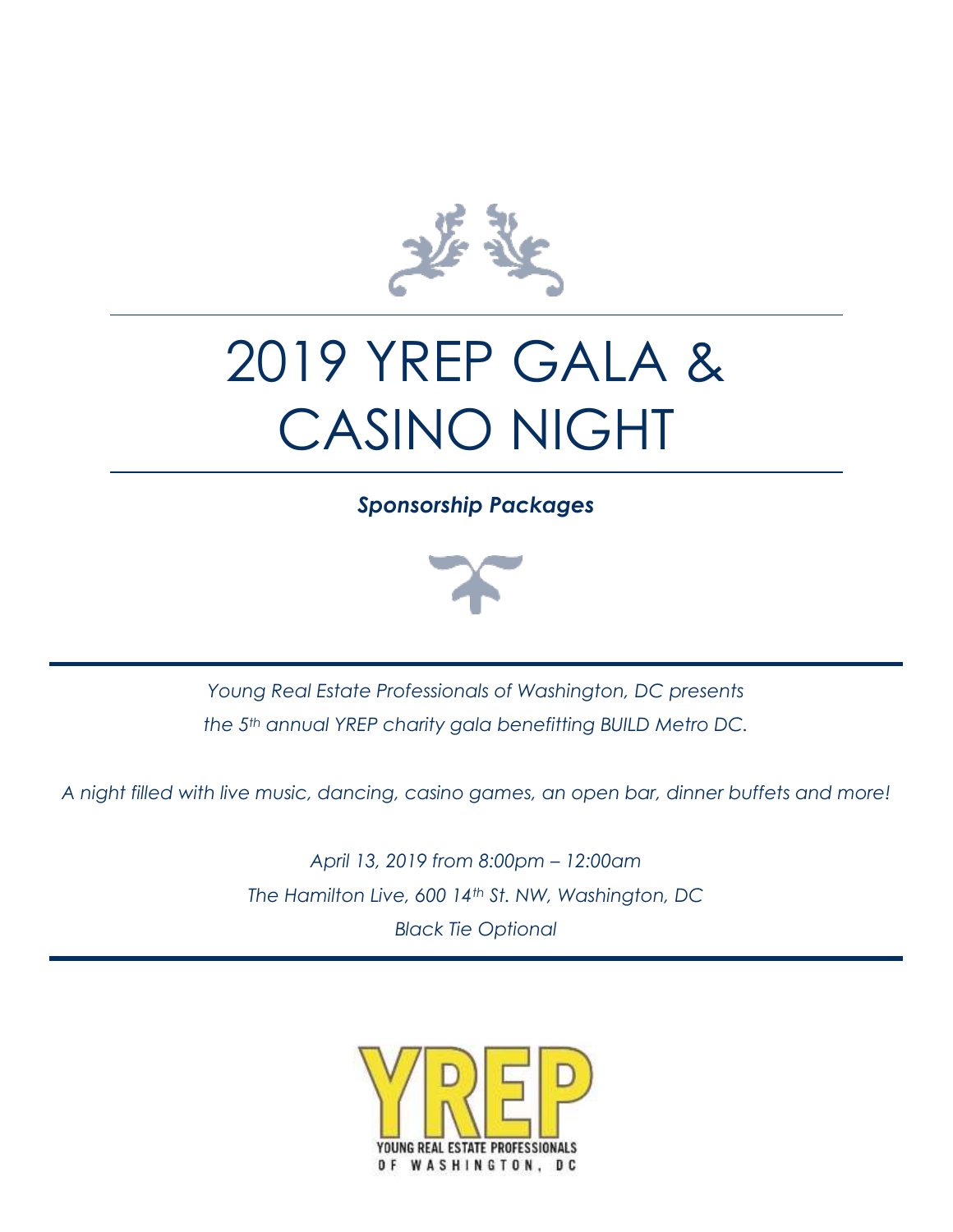### **2019 SPONSORSHIP PLEDGE FORM**

| I/we would like to support the 2019 YREP Gala & Casino Night on April 13, 2019. |  |  |
|---------------------------------------------------------------------------------|--|--|
|                                                                                 |  |  |
|                                                                                 |  |  |
|                                                                                 |  |  |
|                                                                                 |  |  |
|                                                                                 |  |  |

I / we would like to pledge a sponsorship at the following level:

| PRESENTING SPONSOR (\$12,500) | SILVER SPONSOR (\$2,500)      |
|-------------------------------|-------------------------------|
| DIAMOND SPONSOR (\$10,000)    | BRONZE SPONSOR (\$1,000)      |
| PLATINUM SPONSOR (\$7,500)    | <b>TICKET SPONSOR (\$500)</b> |
| GOLD SPONSOR (\$5,000)        | <b>CASH DONATION (\$</b>      |

Details and specific benefits of each sponsorship level can be found on the pages that follow. For additional information about sponsorships, co-sponsorships, donations or to purchase individual tickets, email [dcyrep@gmail.com.](mailto:dcyrep@gmail.com)

#### **Check Remittance Address:**

Young Real Estate Professionals, Inc.

Attn: Ben Schon

1055 Thomas Jefferson Street, NW, Suite 600

Washington, DC 20007

Young Real Estate Professionals Inc. is a tax-exempt social welfare organization as described in Internal Revenue Code section 501(c)(4) and donations are tax deductible to the extent allowable by law. BUILD, as the beneficiary of this Gala, is a 501(c)(3) organization [Federal Tax ID: 94-3386695] and is certified by the Government of the District of Columbia for exemption from the DC Sales and Use Tax.

**Please contact Ben Schon @ [BSchon@TrammellCrow.com](mailto:BSchon@TrammellCrow.com) for more information regarding check remittance, YREP's W9, accounting, and any other related questions.**

For more information on BUILD, please visit: [https://build.org/where-we-work/metro-dc/.](https://build.org/where-we-work/metro-dc/)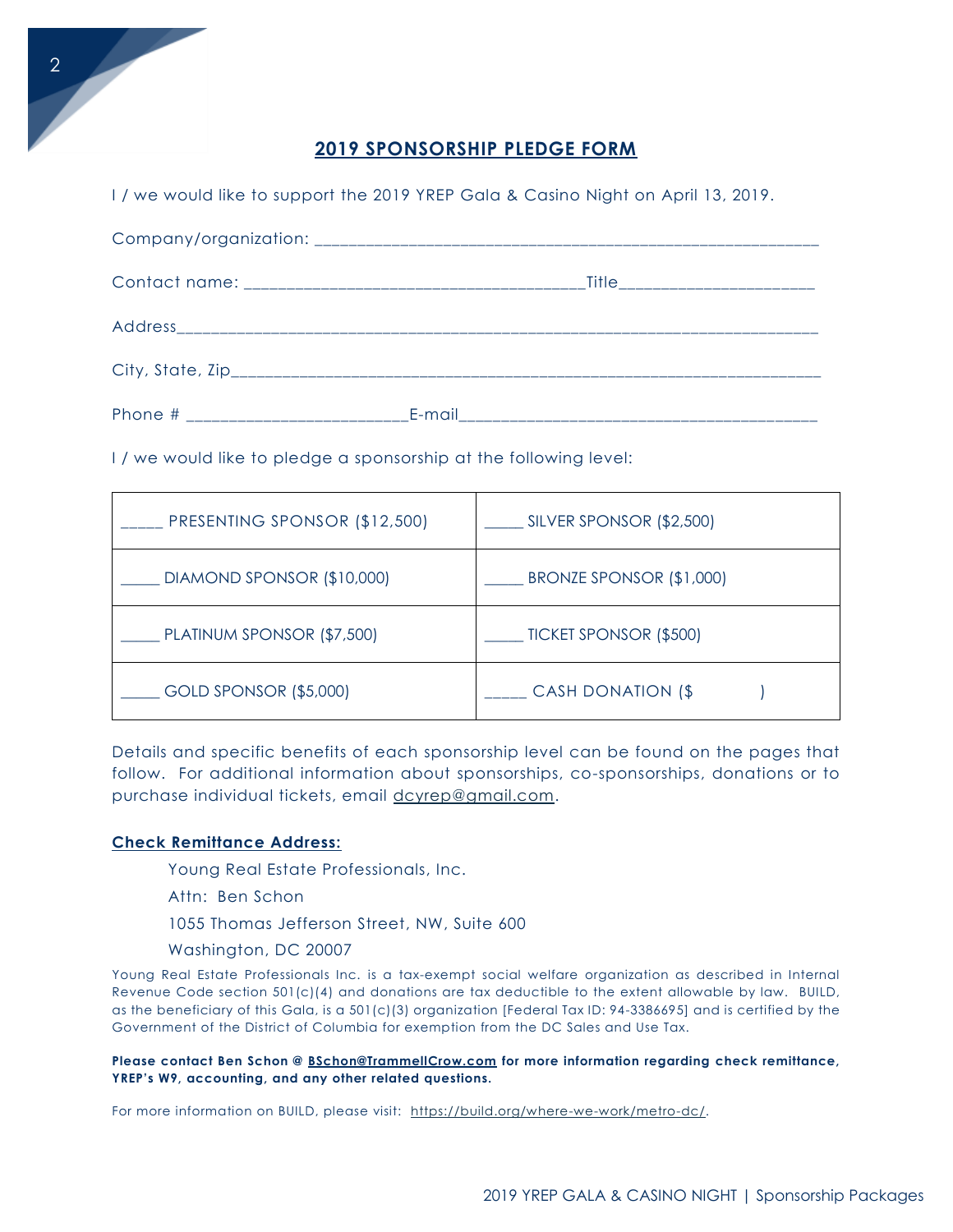## PRESENTING SPONSOR - \$12,500 (1 AVAILABLE)

- 12 complimentary tickets to the gala
- Exclusive branding over main stage and VIP area night of gala
- Sponsor's logo listed prominently on YREP webpage with link to sponsor's website
- Sponsor's logo on the Step & Repeat backdrop for photos
- Sponsor's logo featured on print and electronic invitations
- 2 Full-page color celebratory notes/ads on gala program front cover and back outside cover **(if received by 03/29/2019)**
- Sponsor's name or logo displayed as presenting sponsor on the front cover of the gala program book
- Formal recognition and opportunity to speak from the stage during the gala program
- Opportunity to place branded material/swag around the event venue for gala attendees
- Sponsor will be featured as presenting sponsor in pre- and post-event press releases and social media outreach
- Access to YREP's Full Membership Database & Listserv for employee recruiting purposes

## DIAMOND SPONSOR - \$10,000 (2 AVAILABLE)

- 10 complimentary tickets to the gala
- Exclusive branding on dance floor and access to VIP area night of gala
- Sponsor's logo on the Step & Repeat backdrop for photos
- Sponsor's logo listed on gala webpage with link to sponsor's website
- Sponsor's logo featured on print and electronic invitations
- Full-page color celebratory note/ad on gala program front inside cover **(if received by 03/29/2019)**
- Sponsor's name or logo displayed on the front cover of the gala program book
- Recognition from the stage during the gala program
- Opportunity to place branded material/swag around the event venue for gala attendees
- Sponsor will be featured in pre- and post-event press releases and social media outreach
- Access to YREP's Event Database & Listserv for employee recruiting purposes

## PLATINUM SPONSOR - \$7,500 (3 AVAILABLE)

- 7 complimentary tickets to the gala
- Exclusive branding over main bar area(s) of venue
- Sponsor's logo on the Step & Repeat backdrop for photos
- Sponsor's logo listed on gala webpage with link to sponsor's website
- Sponsor's logo on print and electronic invitations
- Full-page color celebratory note/ad on gala program back inside cover **(if received by 03/29/2019)**
- Sponsor's name or logo displayed on the front cover of the gala program book
- Recognition from the stage during the gala program
- Opportunity to place branded material/swag around the event venue for gala attendees
- Access to YREP's Gala Attendee Database & Listserv for employee recruiting purposes